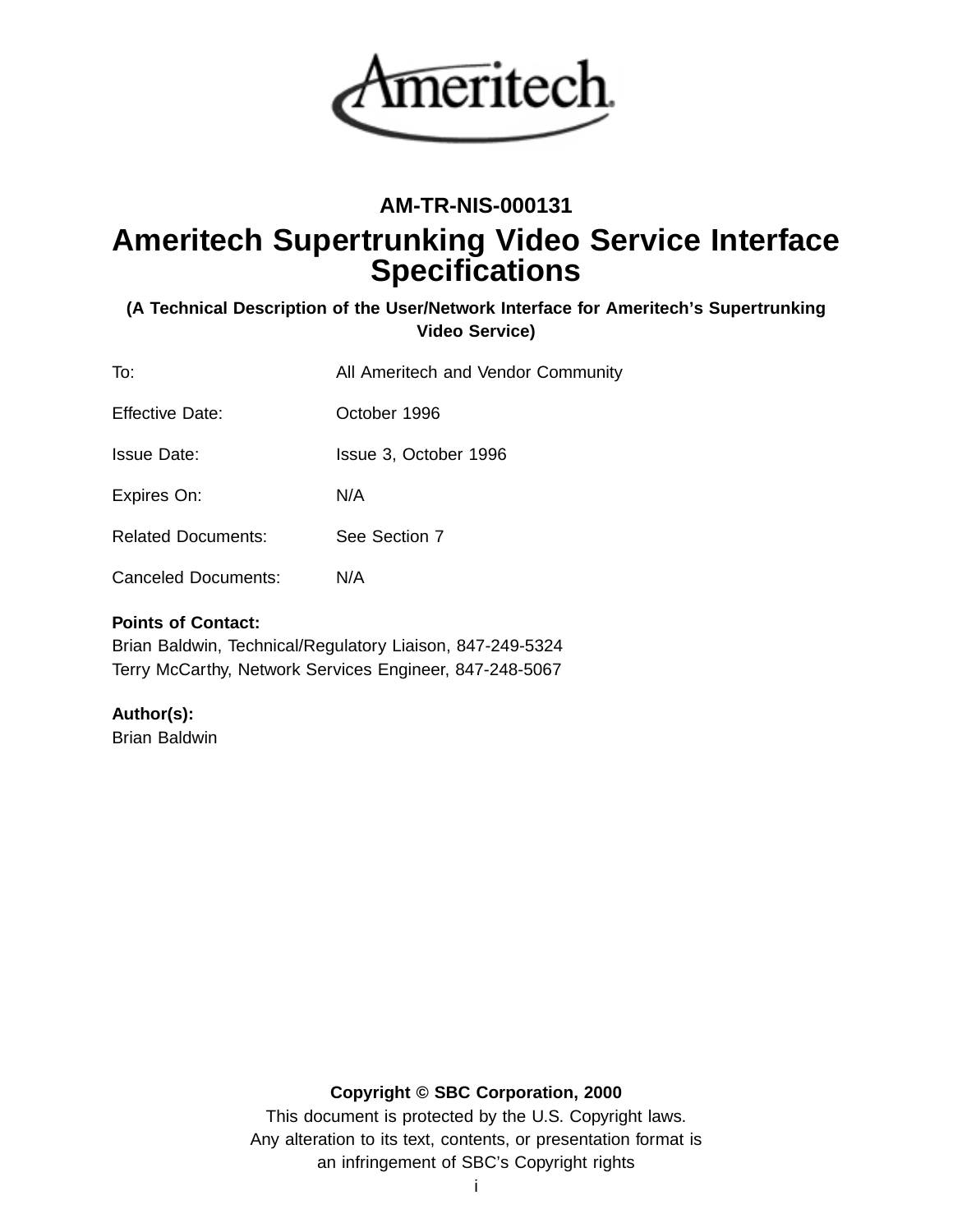|         | <b>SBC Practice</b>                    |                          |                                      | <b>AM-TR-NIS-000131</b><br>Issue 3, October 1996 |
|---------|----------------------------------------|--------------------------|--------------------------------------|--------------------------------------------------|
|         |                                        | <b>Table of Contents</b> |                                      |                                                  |
|         | <b>GENERAL</b>                         |                          |                                      | 3                                                |
| $1_{-}$ | <b>CHANGE AND REISSUE</b>              |                          |                                      | 3                                                |
| 2.      | <b>GENERAL</b>                         |                          |                                      | 3                                                |
| 3.      |                                        | <b>OVERVIEW</b>          |                                      | 3                                                |
| 4.      | SERVICE DESCRIPTION                    |                          |                                      | 3                                                |
| 5.      | <b>INTERFACE REQUIREMENTS</b>          |                          |                                      | 3                                                |
|         | <b>Network Channel Code</b><br>5.1.    |                          |                                      | 4                                                |
|         | Network Channel Interface Code<br>5.2. |                          | 4                                    |                                                  |
|         | 5.3.<br>Interface specifications       |                          |                                      | 5                                                |
|         |                                        |                          | 5.3.1. Optical Transmitter           | 5                                                |
|         |                                        |                          | 5.3.2. Optical Receiver              | 5                                                |
|         | 5.4.                                   |                          | <b>System Performance Objectives</b> | 5                                                |
| 6.      | Service Architecture Figure            |                          | 7                                    |                                                  |
| 7.      | References                             |                          |                                      | 7                                                |

#### **Copyright © SBC Service, Inc. 2000**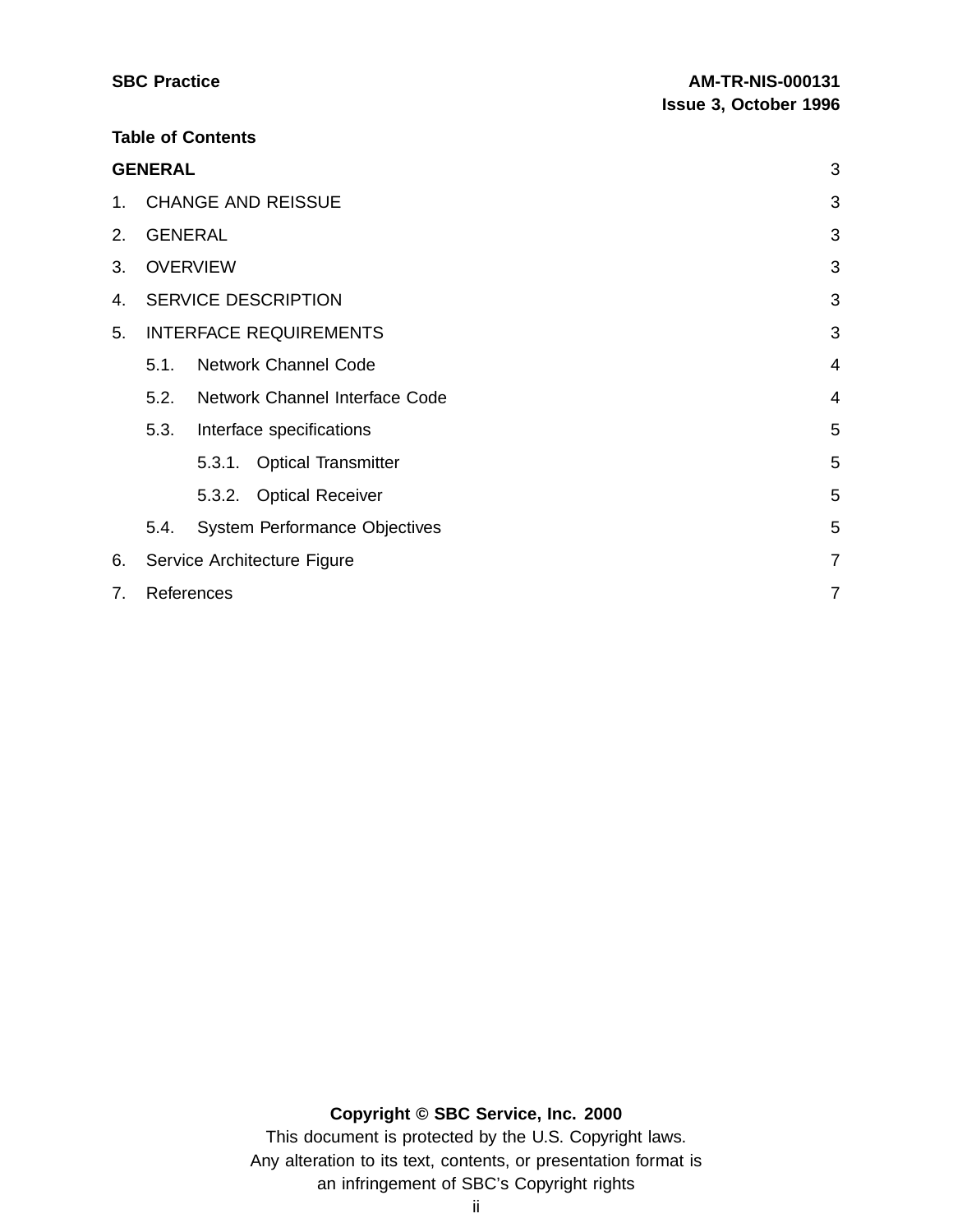#### **TECHNICAL REFERENCE NOTICE**

This Technical Reference is published by Ameritech to provide a technical description of the User/Network Interface for Ameritech's Supertrunking Video Service. It provides interface specifications and operating requirements as a guide for system users and vendors.

Ameritech reserves the right to revise this document for any reason including, but not limited to, conformity with standards promulgated by various agencies, utilization of advances in the state of the technical arts, or the reflection of changes in the design of any equipment, techniques or procedures described or referred to herein.

**AMERITECH MAKES NO REPRESENTATION OR WARRANTY, EXPRESS OR IMPLIED, WITH RESPECT TO THE SUFFICIENCY, ACCURACY, OR UTILITY OF ANY INFORMATION OR OPINION CONTAINED HEREIN. AMERITECH EXPRESSLY ADVISES THAT ANY USE OF OR RELIANCE UPON THIS TECHNICAL REFERENCE IS AT THE RISK OF THE USER AND THAT AMERITECH SHALL NOT BE LIABLE FOR ANY DAMAGE OR INJURY IN-CURRED BY ANY PERSON ARISING OUT OF THE SUFFICIENCY, ACCURACY, OR UTILITY OF ANY INFORMATION OR OPINION CONTAINED HEREIN.**

This document is not to be construed as a suggestion to any manufacturer to modify or change any of its products, nor does this document represent any commitment by Ameritech or any Ameritech operating company (AOC) to purchase any product, whether or not it provides the described characteristics.

Ameritech does not recommend products, and nothing contained herein is intended as a recommendation of any product to anyone.

Nothing contained herein shall be construed as conferring by implication, estoppel, or otherwise any license or right under any patent, whether or not the use of any information herein necessarily employs an invention of any existing or later issued patent.

Ameritech reserves the right not to offer any or all of these services and to withdraw any or all of them at any future time.

With respect to services offered pursuant to tariff, however, the terms and conditions of the service offering are determined by the tariff itself and applicable laws and regulations.

Document may be ordered from Ameritech by contacting the Document Order Center at (847) 248-4324.

#### **Copyright © SBC Service, Inc. 2000**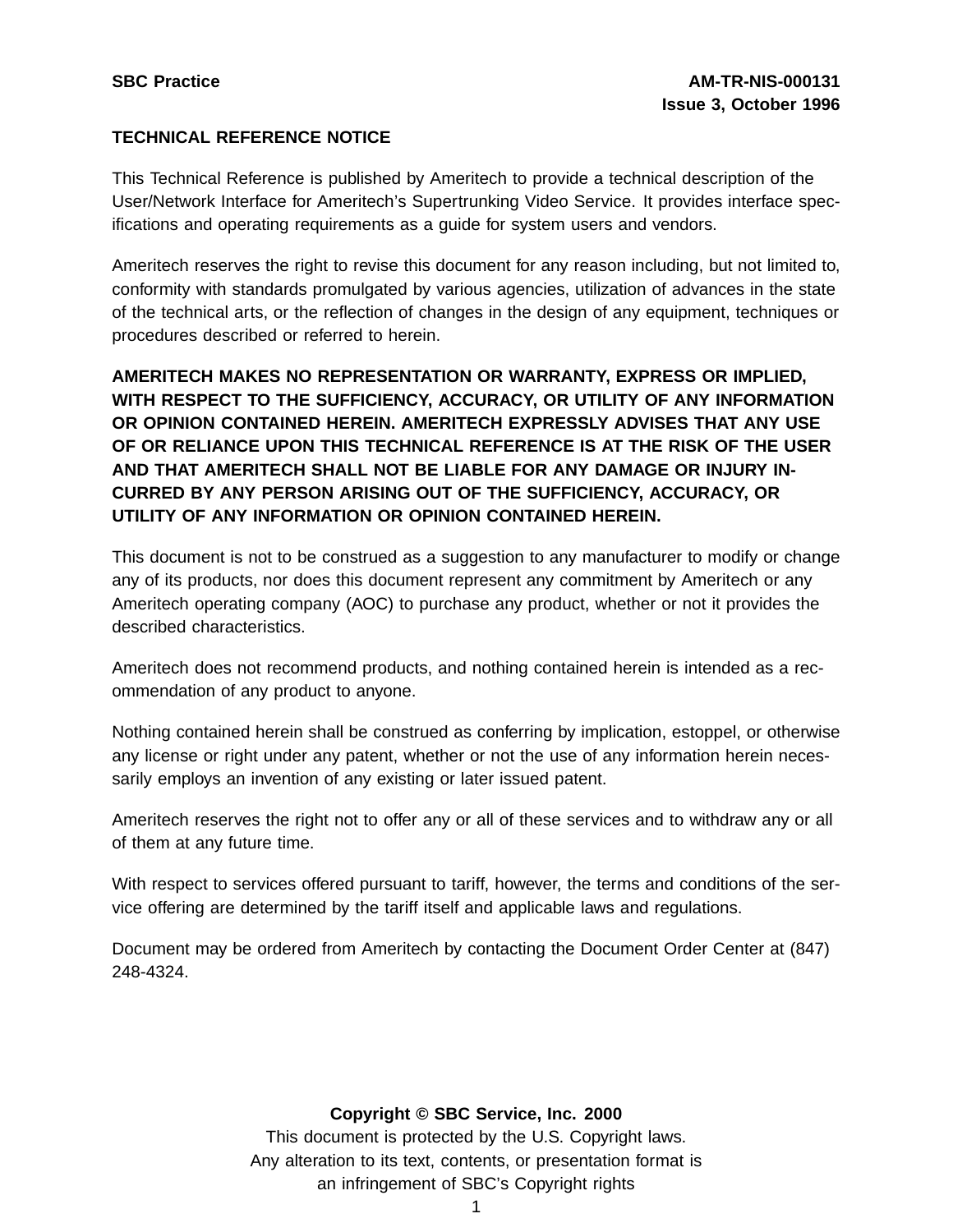# **Copyright © SBC Service, Inc. 2000**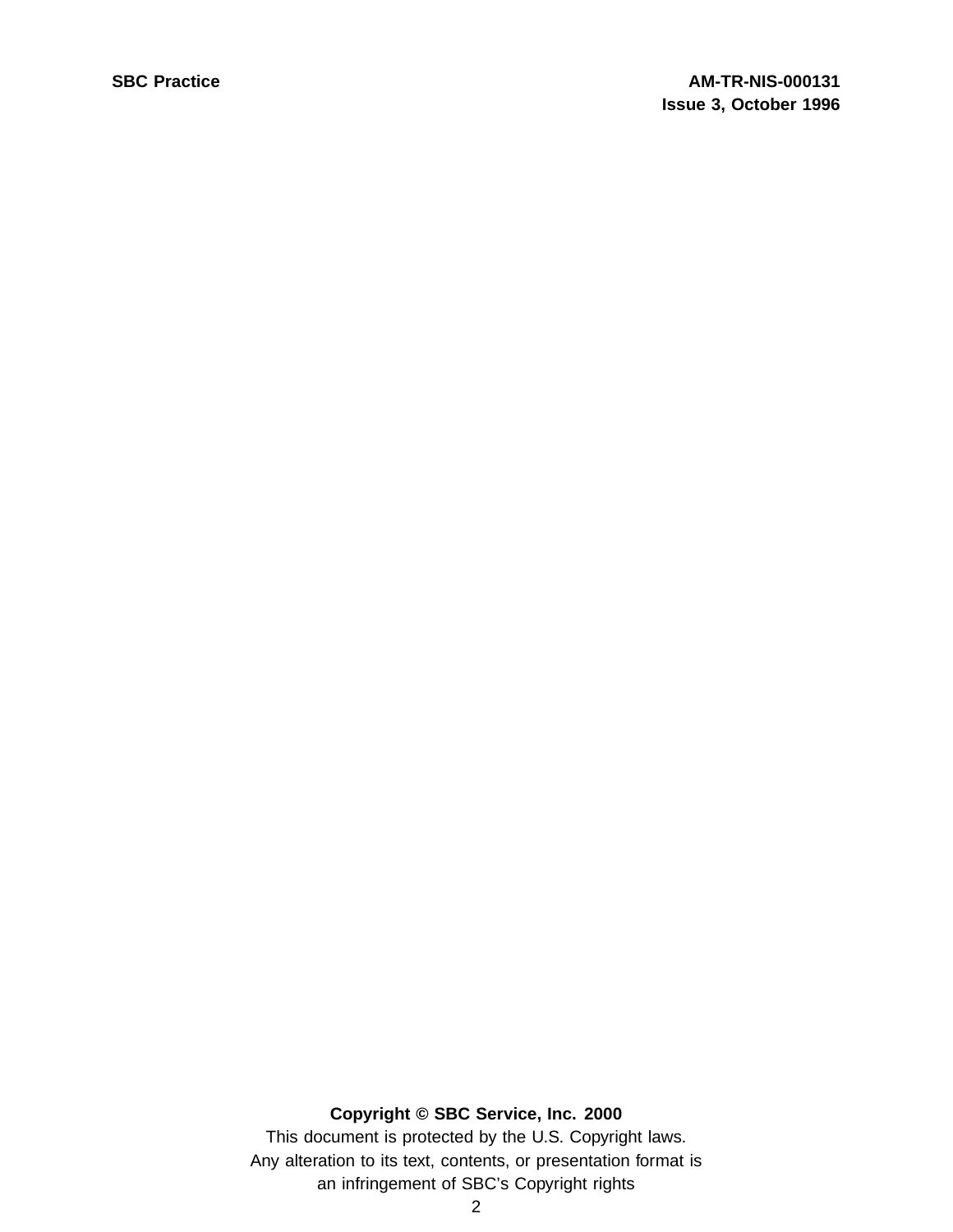#### **GENERAL**

This document describes the User/Network Interface specifications for Ameritech's Supertrunking Video Service.

#### **1. CHANGE AND REISSUE**

This is the third issue of this document. This issue changes some of the system performance objectives to ensure acceptable performance results over greater distances.

#### **2. GENERAL**

Ameritech's Supertrunking Video Service (ASVS) provides unidirectional, point-to-point or point-to-multipoint fiber-based transmission service for up to 110 National Television Standards Committee (NTSC) channels of basic and premium video programming.

### **3. OVERVIEW**

ASVS is a fiber-based transmission service, with a bandwidth of up to 750 MHz, providing oneway transmission of multiple amplitude modulated (AM) standard 525 line/60 field monochrome or color video signals, and associated audio signals. The signal performance and quality of the video channel is dependent upon the number of signals and the end-to-end distance of the channel. ASVS performs electrical-to-optical and optical-to-electrical conversions of customers' modulated analog video and analog audio signals prior to, and upon completion of, transmission.

Customers may select from packages of up to 30, 60 or 110 channels.

#### **4. SERVICE DESCRIPTION**

ASVS provides for the one-way transport of analog multicast video and audio channels from customer premises or a video hub office. This service can provide customers who receive video programming from multiple sources with a means of consolidating head-end locations to create a more efficient means of providing service to customers.

#### **5. INTERFACE REQUIREMENTS**

The physical interface for the multi-channel, analog, NTSC video signal, at both the customer origination and termination sites, will be a telephone company-provided female "F" connector mounted on a rack mounted panel. The "F" connector will have a nominal 75-ohm impedance and a 3/8"-32-2A external threading, and will accept center conductors with a nominal diameter of 0.032 to 0.04 inches (i.e., RG-59/6 cable).

#### **Copyright © SBC Service, Inc. 2000**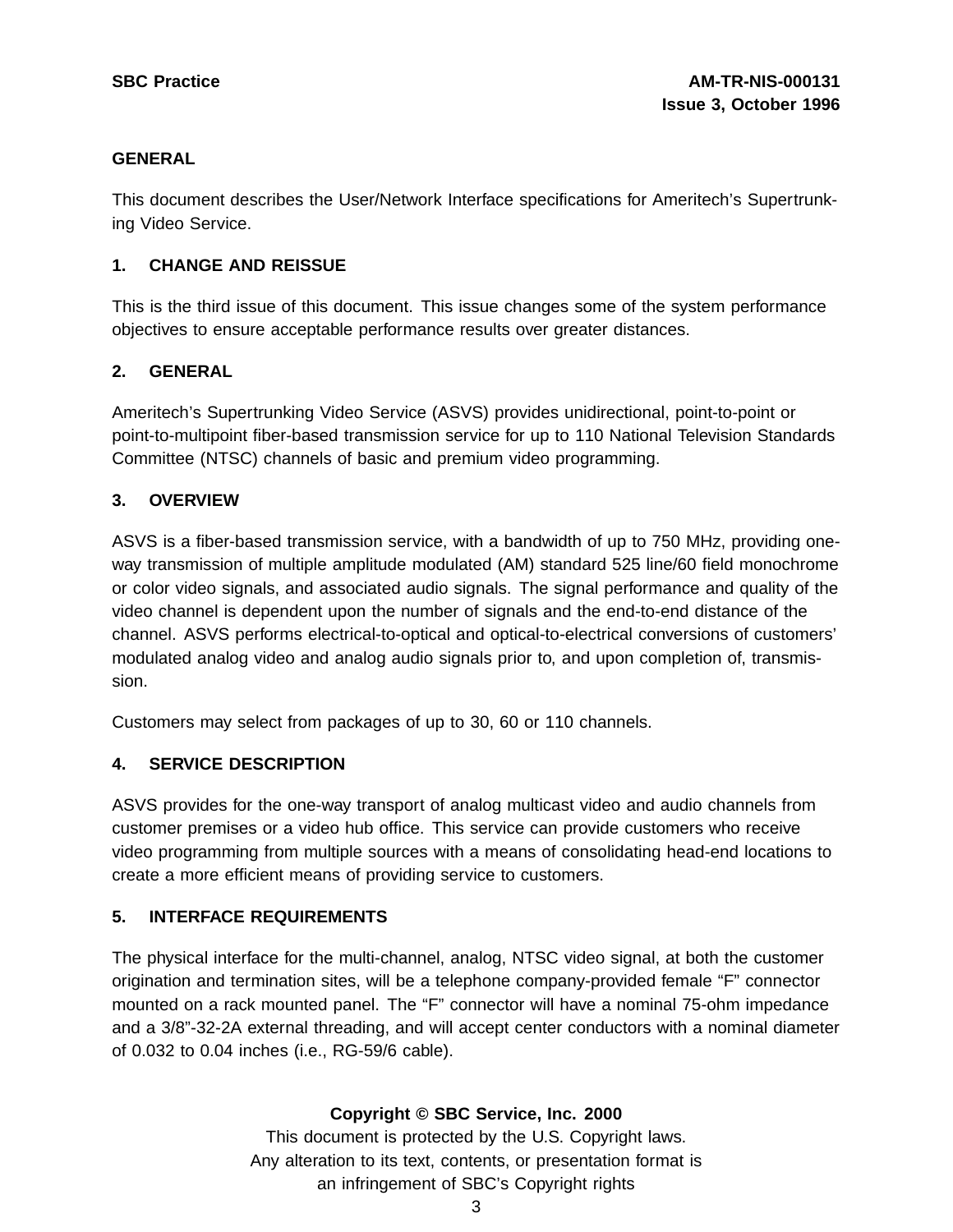#### **5.1. Network Channel Code**

The Network Channel (NC) code, as described in Bellcore Documents SR-STS-000307 and SR STS-000323, is a four-character representation of the channel parameters. It consists of two data elements: (1) a two-character position that specifies the type and quality of the channel; and (2) two positions that specify an available option code for the channel type. The NC code for ASVS is described in the table below:

| <b>NC Code</b>        | <b>Option Character 3</b> | <b>Option Character 4</b> |
|-----------------------|---------------------------|---------------------------|
| <b>ANALOG CONTENT</b> |                           |                           |
| I TZ                  | B (Quality #2)            | - Point-to-Point          |
|                       |                           | B Point-to-multipoint     |

#### **TZ - Private Line Video Service**

#### **5.2. Network Channel Interface Code**

The electrical interface with telco-owned facilities is described by a Network Channel Interface (NCI) code. The NCI code, as described in Bellcore Documents SR STS-000307 and SR STS-000323, is comprised of five elements that must be specified by the customer for each Point of Termination when ordering the service. These elements are:

- 1. The number of conductors as follows:
- 02 Single coax connection (one-way service) for combined video/audio
- 2. The protocol code is as follows:
- WV video interface
- 3. The impedance code:
- 6 (75 ohms)
- 4. The protocol option is as follows:
- J VSB-AM RF Wideband Spectrum, 75-ohm coaxial cable termination only.

#### **Copyright © SBC Service, Inc. 2000**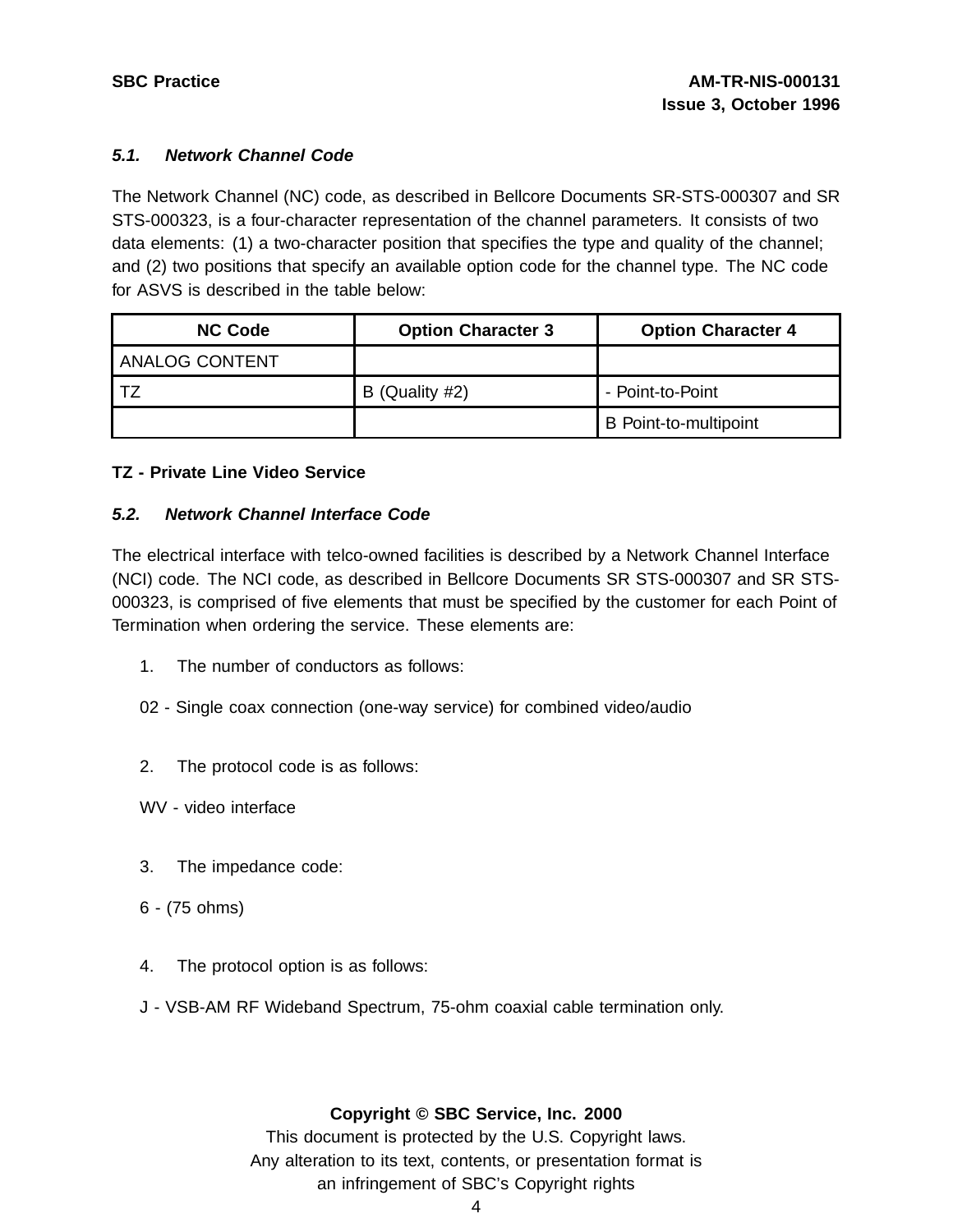- 5. The direction of service can be one of two options:
- O for the transmit end
- -O for the receive end

Example: 02WV6.J.O- (Video interface w/combined video/audiotransmit end)

#### **5.3. Interface specifications**

#### 5.3.1. Optical Transmitter

The electrical input interface specifications for the optical transmitter at the customer origination site are as follows:

| <b>Characteristic</b>                                         | <b>Specification</b> |
|---------------------------------------------------------------|----------------------|
| <b>Frequency Range</b>                                        | 54 to 750 MHz        |
| RF Input Level Per Visual Carrier<br>(AM- VSB, 6 MHz Channel) | $+25 \pm 0.5$ dBmV   |
| l Return Loss                                                 | 15 dB (Min)          |

#### 5.3.2. Optical Receiver

The electrical output interface specifications for the optical receiver at the customer termination site are as follows:

| <b>Characteristic</b>                                          | <b>Specification</b> |
|----------------------------------------------------------------|----------------------|
| <b>Frequency Range</b>                                         | 54 to 750 MHz        |
| RF Output Level Per Visual Carrier<br>(AM- VSB, 6 MHz Channel) | >25 dBmV (Nom)       |
| Return Loss                                                    | 15 dB (Min)          |

### **5.4. System Performance Objectives**

The following are the system performance objectives for a point-to-point link utilizing a single fiber transport system, and a point-to-point link utilizing two back-to-back fiber transport systems (i.e., Repeatered):

#### **Copyright © SBC Service, Inc. 2000**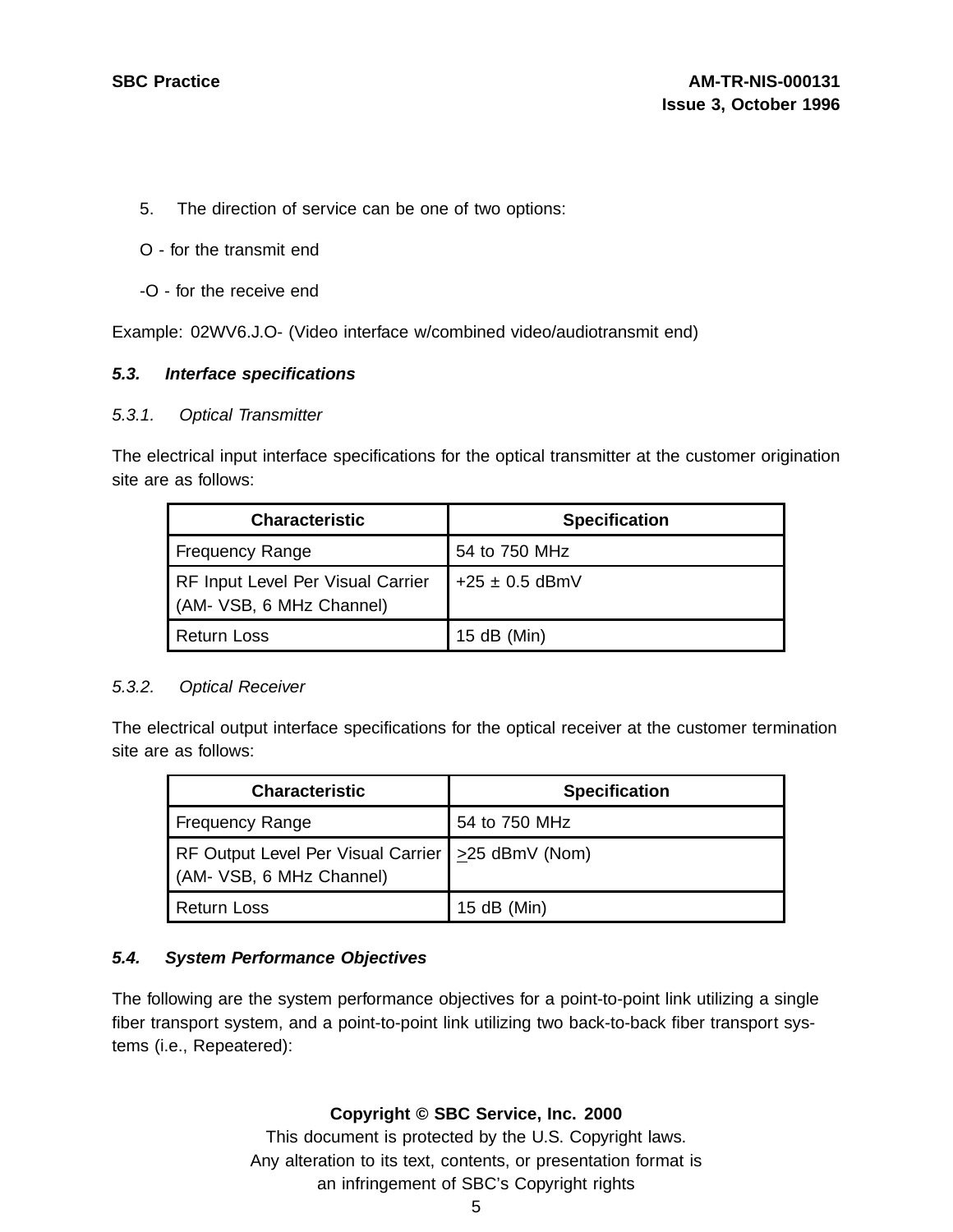| <b>SINGLE</b>                               |                        |             |           |  |  |
|---------------------------------------------|------------------------|-------------|-----------|--|--|
| <b>Channel Loading</b>                      | $CNR$ ( $dB$ )         | CTB (dBc)   | CSO (dBc) |  |  |
| $\leq 30$                                   | 54.0                   | $-61.0$     | $-60.0$   |  |  |
| 31 to $\leq 60$                             | 52.0                   | $-61.0$     | $-60.0$   |  |  |
| 61 to $\leq$ 110                            | 50.0                   | $-61.0$     | $-60.0$   |  |  |
| Frequency Re-<br>sponse (Peak to<br>Valley) |                        | $± 1.75$ dB |           |  |  |
| <b>Optical Link Bud-</b><br>get             | $< 10.0$ dB            |             |           |  |  |
| <b>REPEATERED</b>                           |                        |             |           |  |  |
| <b>Channel Loading</b>                      | CNR (dB)               | CTB (dBc)   | CSO (dBc) |  |  |
| $\leq 30$                                   | 50.0                   | $-55.0$     | $-55.0$   |  |  |
| 31 to $\leq 60$                             | 48.0                   | $-55.0$     | $-55.0$   |  |  |
| 61 to $\leq$ 110                            | 46.0                   | $-55.0$     | $-55.0$   |  |  |
| Frequency Re-<br>sponse (Peak to<br>Valley) |                        | $± 3.50$ dB |           |  |  |
| <b>Optical Link Bud-</b><br>get             | $> 10.0$ dB, $<$ 28 dB |             |           |  |  |

#### **NOTES:**

- 1. CNR: Carrier to Noise Ratio, CTB: Composite Triple Beat, CSO: Composite Second Order.
- 2. Measured with continuous wave (CW) carriers.
- 3. Specified RF input levels to optical transmitter.

The definition of and the methods available for measuring these performance parameters are described in the NCTA document listed in the reference.

#### **Copyright © SBC Service, Inc. 2000**